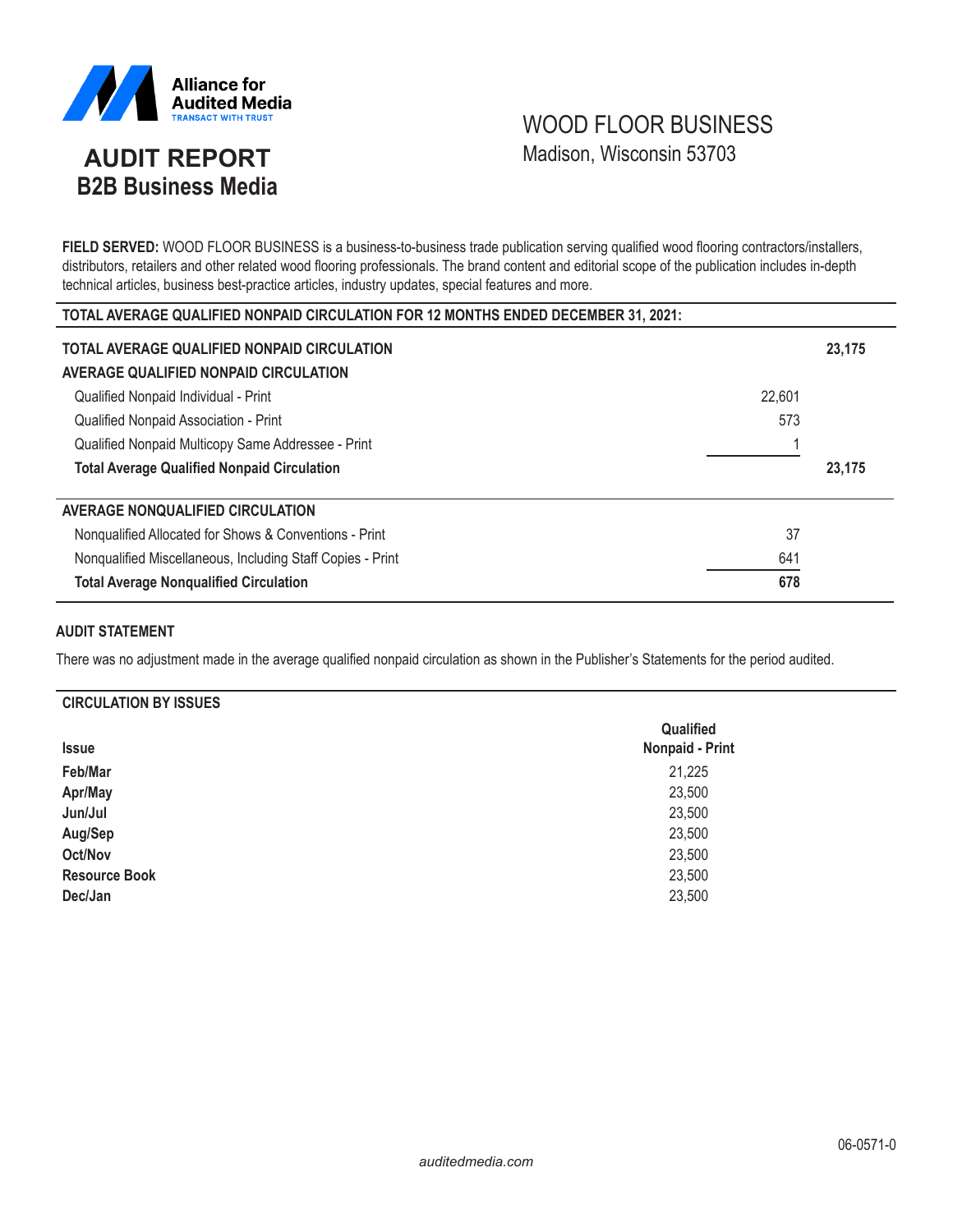# **BUSINESS/OCCUPATIONAL ANALYSIS**

|                                                  |              |                                              |                                                  |                                                                                        |                                         |                                                                          |                                                |                                     | <b>Job Function</b>             |                                                                                        |
|--------------------------------------------------|--------------|----------------------------------------------|--------------------------------------------------|----------------------------------------------------------------------------------------|-----------------------------------------|--------------------------------------------------------------------------|------------------------------------------------|-------------------------------------|---------------------------------|----------------------------------------------------------------------------------------|
| <b>Classification by Business &amp; Industry</b> | <b>Total</b> | Qualfied<br>Nonpaid<br>Individual -<br>Print | Qualified<br>Nonpaid As-<br>sociation -<br>Print | Owners/<br>Presidents/<br>CEO <sub>s</sub> /<br>Partners/<br>Vice<br><b>Presidents</b> | General<br>Managers/<br><b>Managers</b> | <b>Sales</b><br>Represen-<br>tatives/<br><b>Sales</b><br><b>Managers</b> | Buyers/<br>Mer-<br>chandise<br><b>Managers</b> | <b>Marketing</b><br><b>Managers</b> | Architects/<br><b>Designers</b> | Other<br><b>Titled and</b><br><b>Nontitled</b><br>Personnel<br>and Compa-<br>ny Copies |
| Installer/Contractor/Sander/Refinisher           | 10,432       | 10,190                                       | 242                                              | 9,021                                                                                  | 902                                     | 231                                                                      | 43                                             | 56                                  | 37                              | 142                                                                                    |
| <b>Retail Floor Covering Stores</b>              | 8,569        | 8,490                                        | 79                                               | 6,517                                                                                  | 1,222                                   | 653                                                                      | 60                                             | 69                                  | 40                              | 8                                                                                      |
| Distributors, Manufacturer Representatives       | 1,915        | 1,834                                        | 81                                               | 839                                                                                    | 433                                     | 492                                                                      | 70                                             | 67                                  | 10                              | 4                                                                                      |
| Manufacturers, Importers, Exporters              | 1,881        | 1,723                                        | 158                                              | 861                                                                                    | 383                                     | 440                                                                      | 45                                             | 143                                 | $\overline{7}$                  | $\overline{2}$                                                                         |
| <b>Interior Designers</b>                        | 153          | 153                                          |                                                  | 129                                                                                    | 6                                       | 3                                                                        |                                                |                                     | 14                              |                                                                                        |
| <b>Builders</b>                                  | 174          | 174                                          |                                                  | 141                                                                                    | 19                                      | 3                                                                        | 4                                              | $\overline{2}$                      | 5                               |                                                                                        |
| Architects                                       | 148          | 148                                          |                                                  | 93                                                                                     | 13                                      | 3                                                                        | 1                                              |                                     | 38                              |                                                                                        |
| Inspectors                                       | 170          | 170                                          |                                                  | 149                                                                                    | 16                                      |                                                                          |                                                |                                     | 1                               | 3                                                                                      |
| Others Allied to the Field                       | 58           | 58                                           |                                                  | 28                                                                                     | 6                                       | 5                                                                        |                                                | 4                                   |                                 | 14                                                                                     |
| <b>Total Qualified Circulation</b>               | 23,500       | 22,940                                       | 560                                              | 17,778                                                                                 | 3,000                                   | 1,830                                                                    | 224                                            | 343                                 | 152                             | 173                                                                                    |
| <b>Percent</b>                                   | 100.0        |                                              |                                                  | 75.7                                                                                   | 12.8                                    | 7.8                                                                      | 1.0                                            | 1.5                                 | 0.6                             | 0.7                                                                                    |

Due to the coronavirus pandemic the reporting of Age of Source data is optional for this period. Publisher has elected to omit this data on report.

# **MAILING ADDRESS ANALYSIS**

| Qualified                                      |                 |                |  |
|------------------------------------------------|-----------------|----------------|--|
| <b>Source</b>                                  | Nonpaid - Print | <b>Percent</b> |  |
| Individual by Name and Title and/or Occupation | 23,398          | 99.6           |  |
| Individual by Name Only                        | 91              | 0.4            |  |
| Title or Occupation Only                       | 2               | 0.0            |  |
| Company Name Only                              |                 | 0.0            |  |
| Multicopy Same Addressee                       | 2               | 0.0            |  |
| <b>Total Qualified Subscriptions</b>           | 23,500          | 100.0          |  |
| <b>Total Qualified Circulation</b>             | 23,500          | 100.0          |  |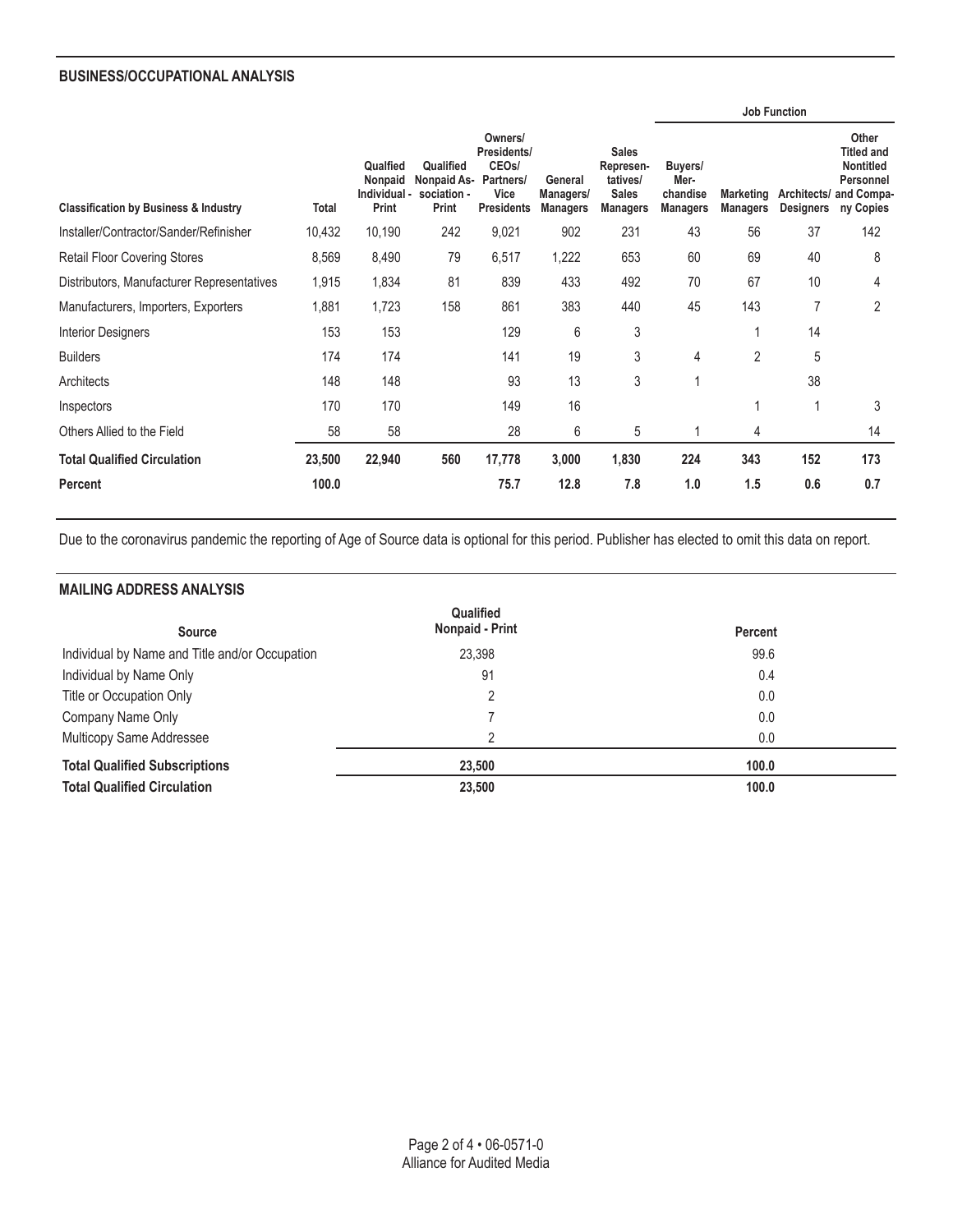# **GEOGRAPHIC ANALYSIS**

| <b>State</b>                            | Qualified<br>Nonpaid - Print |
|-----------------------------------------|------------------------------|
| Alabama                                 | 294                          |
| Arizona                                 | 271                          |
| Arkansas<br>California                  | 184<br>2,237                 |
| Colorado                                | 502                          |
| Connecticut                             | 345                          |
| Delaware                                | 94                           |
| District of Columbia                    | 17                           |
| Florida                                 | 1,356                        |
| Georgia                                 | 788                          |
| Idaho<br>Illinois                       | 187<br>901                   |
| Indiana                                 | 454                          |
| lowa                                    | 227                          |
| Kansas                                  | 220                          |
| Kentucky                                | 293                          |
| Louisiana                               | 199                          |
| Maine                                   | 131<br>414                   |
| Maryland<br>Massachusetts               | 562                          |
| Michigan                                | 807                          |
| Minnesota                               | 543                          |
| Mississippi                             | 139                          |
| Missouri                                | 554                          |
| Montana                                 | 130                          |
| Nebraska                                | 169                          |
| Nevada<br>New Hampshire                 | 110<br>192                   |
| New Jersey                              | 708                          |
| New Mexico                              | 85                           |
| New York                                | 1,149                        |
| North Carolina                          | 810                          |
| North Dakota                            | 52                           |
| Ohio                                    | 767                          |
| Oklahoma                                | 169<br>370                   |
| Oregon<br>Pennsylvania                  | 922                          |
| Rhode Island                            | 96                           |
| South Carolina                          | 358                          |
| South Dakota                            | 60                           |
| Tennessee                               | 529                          |
| Texas                                   | 1,268                        |
| Utah                                    | 223<br>82                    |
| Vermont<br>Virginia                     | 617                          |
| Washington                              | 534                          |
| West Virginia                           | 76                           |
| Wisconsin                               | 631                          |
| Wyoming                                 | 49                           |
| <b>TOTAL 48 CONTERMINOUS STATES</b>     | 21,875                       |
| Alaska                                  | $27\,$                       |
| Hawaii                                  | 78                           |
| <b>TOTAL ALASKA &amp; HAWAII</b>        | 105                          |
| Single Copy Sales<br>U.S. Unclassified  |                              |
| TOTAL UNITED STATES                     | 21,980                       |
| Poss. & Other Areas                     | 9                            |
| U.S. & POSS., etc.                      | 21,989                       |
| Canada                                  | 1,404                        |
| International                           | 107                          |
| Military or Civilian Personnel Overseas |                              |
| <b>TOTAL INTERNATIONAL</b>              | 1,511                        |
| E-Mail Address Only                     |                              |
| Other Unclassified                      |                              |
| <b>GRAND TOTAL</b>                      | 23,500                       |